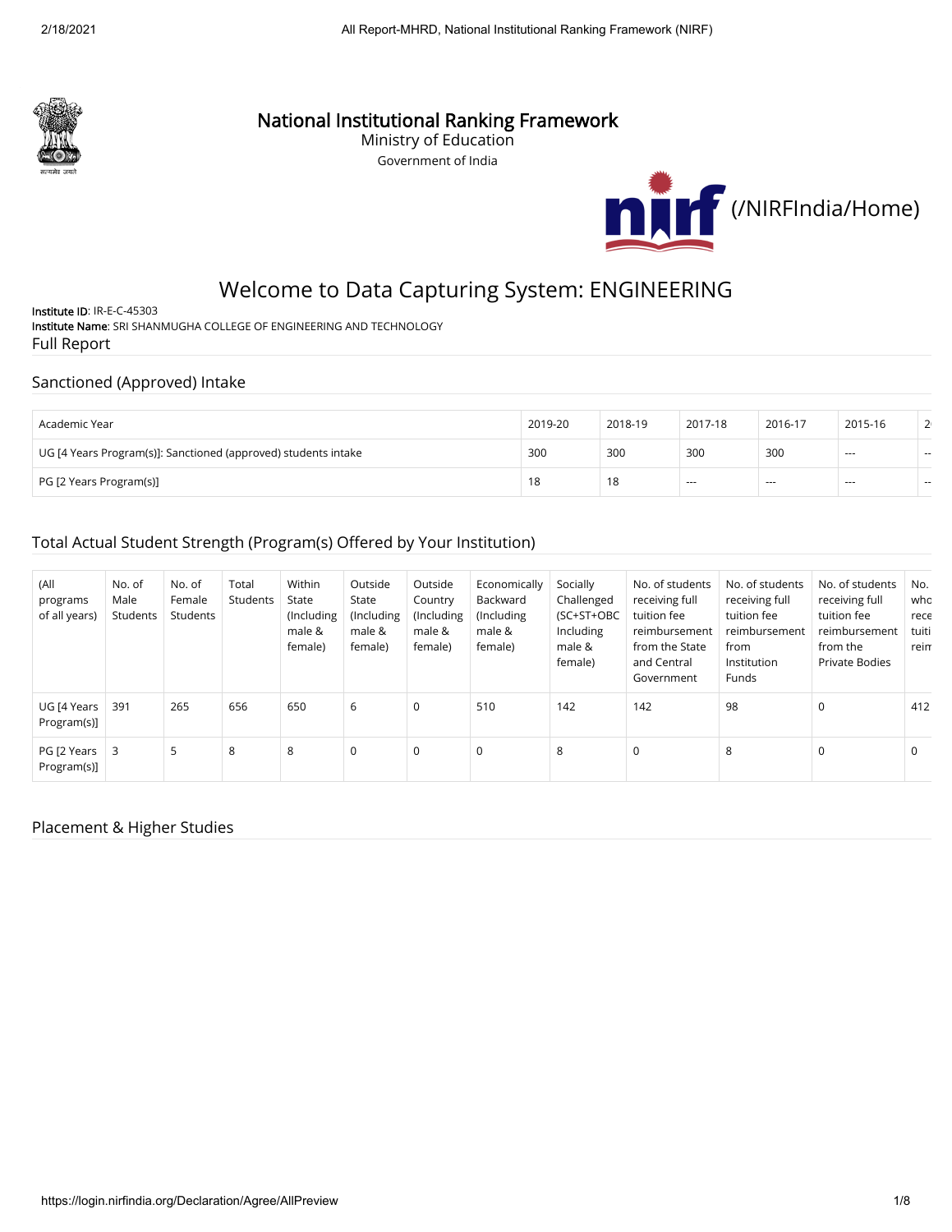|                  |                                                     | UG [4 Years Program(s)]: Placement & higher studies for previous 3 years |                  |                                                      |                  |                                                                |                              |                                                         |                                  |
|------------------|-----------------------------------------------------|--------------------------------------------------------------------------|------------------|------------------------------------------------------|------------------|----------------------------------------------------------------|------------------------------|---------------------------------------------------------|----------------------------------|
| Academic<br>Year | No. of first year<br>students intake in<br>the year | No. of first year<br>students admitted<br>in the year                    | Academic<br>Year | No. of students<br>admitted through<br>Lateral entry | Academic<br>Year | No. of students<br>graduating in<br>minimum stipulated<br>time | No. of<br>students<br>placed | Median salary of<br>placed graduates<br>(Amount in Rs.) | No. of s<br>selectec<br>Higher ! |
| $(2014-15)$      | 240                                                 | 133                                                                      | $(2015-16)$      | - 6                                                  | $(2017-18)$      | 95                                                             | 91                           | 202500 (Two Lakh<br>Two Thousand Five<br>Hundred)       | 4                                |
| $(2015-16)$      | 300                                                 | 95                                                                       | $(2016-17)$ 8    |                                                      | $(2018-19)$      | 44                                                             | 43                           | 307500 (Three Lakh<br>Seven Thousand Five<br>Hundred)   |                                  |
| $(2016-17)$      | 300                                                 | 234                                                                      | $(2017-18)$      | 3                                                    | $(2019-20)$      | 91                                                             | 89                           | 308500 (Three Lakh<br>Seven Thousand Five<br>Hundred)   | 2                                |

#### PG [2 Years Program(s)]: Placement & higher studies for previous 3 years

| Academic<br>Year | No. of first year<br>students intake in the<br>year | No. of first year students<br>admitted in the year | Academic<br>Year | No. of students graduating in<br>minimum stipulated time | No. of<br>students<br>placed | Median salary of placed<br>graduates (Amount in Rs.) | No. of student<br>for Higher Stur |
|------------------|-----------------------------------------------------|----------------------------------------------------|------------------|----------------------------------------------------------|------------------------------|------------------------------------------------------|-----------------------------------|
| $(2016-17)$   18 |                                                     |                                                    | $(2017-18)$ 0    |                                                          | 0                            | 0 (Zero)                                             | .C                                |
| $(2017-18)$      | 18                                                  |                                                    | $(2018-19)$ 0    |                                                          | 0                            | 0 (Zero)                                             | C                                 |
| $(2018-19)$      | 18                                                  | b                                                  | $(2019-20)$ 4    |                                                          | 4                            | 264000 (Two Lakh Sixty Four   0<br>Thousand)         |                                   |

#### Ph.D Student Details

| Ph.D (Student pursuing doctoral program till 2019-20; Students admitted in the academic year 2020-21 should not be entered here.) |                       |  |  |  |
|-----------------------------------------------------------------------------------------------------------------------------------|-----------------------|--|--|--|
|                                                                                                                                   | <b>Total Students</b> |  |  |  |
| Full Time                                                                                                                         | 0                     |  |  |  |
| Part Time                                                                                                                         | 0                     |  |  |  |
|                                                                                                                                   |                       |  |  |  |

| No. of Ph.D students graduated (including Integrated Ph.D) |         |         |         |  |  |  |
|------------------------------------------------------------|---------|---------|---------|--|--|--|
|                                                            | 2019-20 | 2018-19 | 2017-18 |  |  |  |
| Full Time                                                  | 0       | U       | u       |  |  |  |
| Part Time                                                  | 0       | u       |         |  |  |  |

### Financial Resources: Utilised Amount for the Capital & Operational expenditure for previous 3 years

| Financial Year | 2019-20         | 2018-19         | 2017-18       |
|----------------|-----------------|-----------------|---------------|
|                | Utilised Amount | Utilised Amount | Utilised Amou |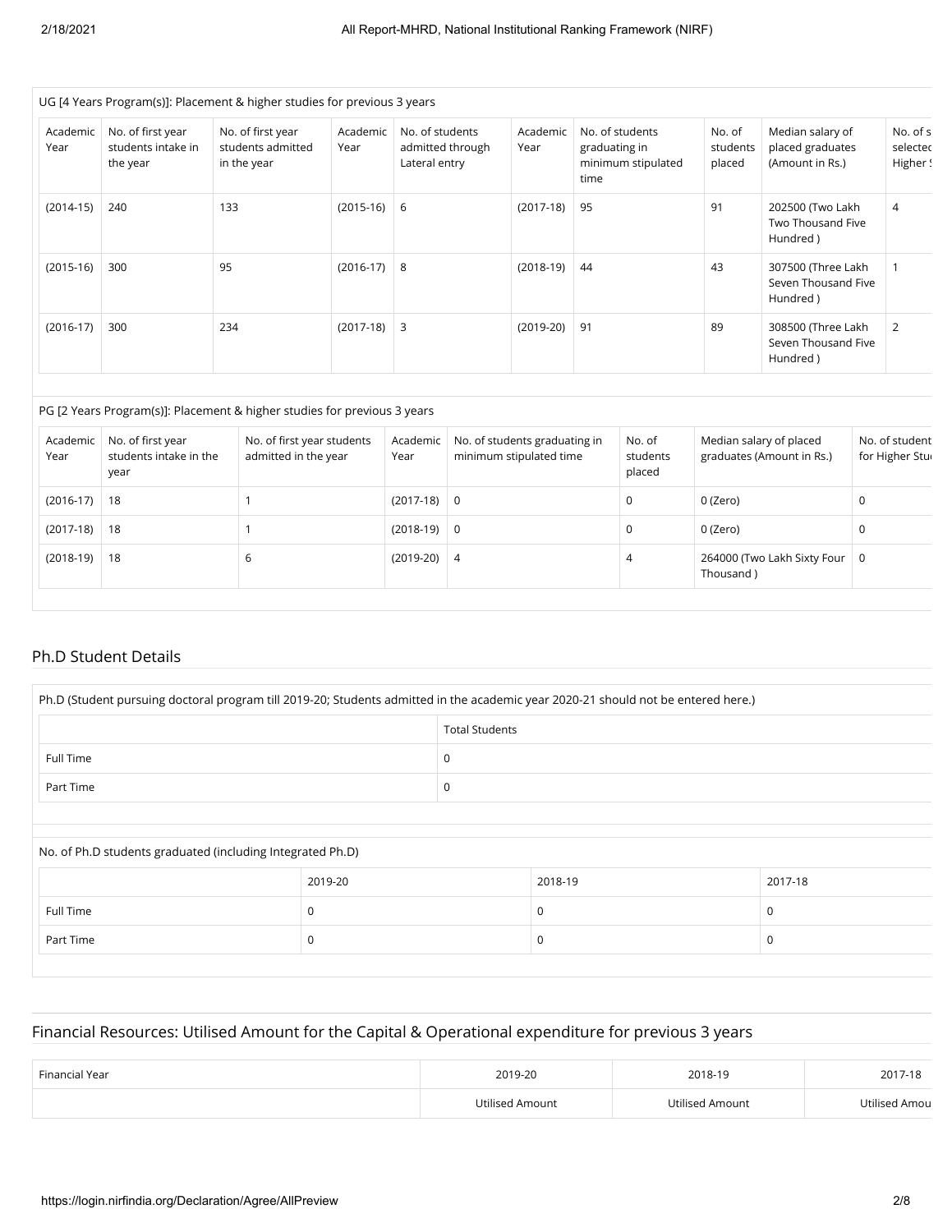| <b>Financial Year</b>                                                                                                                                                                           | 2019-20                                                                             | 2018-19                                                                               | 2017-18                                                         |
|-------------------------------------------------------------------------------------------------------------------------------------------------------------------------------------------------|-------------------------------------------------------------------------------------|---------------------------------------------------------------------------------------|-----------------------------------------------------------------|
|                                                                                                                                                                                                 | <b>Utilised Amount</b>                                                              | <b>Utilised Amount</b>                                                                | <b>Utilised Amou</b>                                            |
| Annual Capital Expenditure on Academic Activities and Resources (excluding expenditure on buildings)                                                                                            |                                                                                     |                                                                                       |                                                                 |
| Library (Books, Journals and e-Resources only)                                                                                                                                                  | 1153950 (Eleven Lakh Fifty Three T<br>housand Nine Hundred Fifty)                   | 4775597 (Forty Seven Lakh Seventy<br>Five Thousand Five Hundred Ninet<br>y Seven)     | 601000 (Six Lakh One Tl                                         |
| New Equipment and software for Laboratories                                                                                                                                                     | 893351 (Eight Lakh Ninety Three T<br>housand Three Hundred Fifty One                | 10493859 (One Crore Four Lakh Ni<br>nety Three Thousand Eight Hundre<br>d Fifty Nine) | 2199137 (Twenty One Li<br>Nine Thousand One Hui<br>y Seven)     |
| Engineering Workshops (Equipment, tools and accessories procured for<br>workshop as per the need of curricula)                                                                                  | 1426671 (Fourteen Lakh Twenty Si<br>x Thousand Six Hundred Seventy O<br>ne)         | 1063333 (Ten Lakh Sixty Three Tho<br>usand Three Hundred Thirty Three                 | 55200 (Fifty Five Thousa<br>ndred)                              |
| Other expenditure on creation of Capital Assets (For setting up<br>classrooms, seminar hall, conference hall, library, Lab, Engg workshops<br>excluding expenditure on Land and Building)       | 2371744 (Twenty Three Lakh Seven<br>ty One Thousand Seven Hundred F<br>orty Four)   | 3044795 (Thirty Lakh Forty Four Th<br>ousand Seven Hundred Ninety Five                | 646057 (Six Lakh Forty S<br>d Fifty Seven)                      |
| Annual Operational Expenditure                                                                                                                                                                  |                                                                                     |                                                                                       |                                                                 |
| A. Salary of Teaching Staff<br>B.Salary of Non Teaching Staff                                                                                                                                   | 20665729 (Two Crore Six Lakh Sixt<br>y Five Thousand Seven Hundred T<br>wenty Nine) | 29091881 (Two Crore Ninety Lakh<br>Ninety One Thousand Eight Hundr<br>ed Eighty One)  | 23025255 (Two Crore Th<br>wenty Five Thousand Tv<br>Fifty Five) |
| Maintenance of Academic Infrastructure or consumables and other<br>running expenditures (excluding maintenance of hostels and allied<br>services, rent of the building, depreciation cost, etc) | 8110369 (Eighty One Lakh Ten Tho<br>usand Three Hundred Sixty Nine)                 | 38630661 (Three Crore Eighty Six L<br>akh Thirty Thousand Six Hundred S<br>ixty One)  | 30074159 (Three Crore<br>ur Thousand One Hund<br>ne)            |
| National/ International level Seminars/Conferences/<br>Workshops/Symposia conducted by the institute                                                                                            | 1287295 (Twelve Lakh Eighty Seven<br>Thousand Two Hundred Ninety Fiv<br>e)          | 2908716 (Twenty Nine Lakh Eight T<br>housand Seven Hundred Sixteen)                   | 742244 (Seven Lakh For<br>usand Two Hundred For                 |

#### IPR

| Calendar year            | 2019 | 2018 | 2017 |
|--------------------------|------|------|------|
| No. of Patents Published |      | 4    |      |
| No. of Patents Granted   |      |      |      |

## Sponsored Research Details (Only related to ENGINEERING)

| Financial Year                                     | 2019-20                                                    | 2018-19                                                | 2017-18                                               |
|----------------------------------------------------|------------------------------------------------------------|--------------------------------------------------------|-------------------------------------------------------|
| Total no. of Sponsored Projects                    | 2                                                          | 3                                                      | 10                                                    |
| Total no. of Funding Agencies                      | 2                                                          | 10                                                     | 10                                                    |
| <b>Total Amount Received (Amount</b><br>in Rupees) | 824290                                                     | 2529500                                                | 2219372                                               |
| Amount Received in Words                           | Eight Lakh Twenty Four Thousand Two Hundre<br>d And Ninety | Twenty Five Lakh Twenty Nine Thousand Fi<br>ve Hundred | Twenty Two Lakh Nineteen Thousand Thre<br>Seventy Two |

## Consultancy Project Details (Only related to ENGINEERING)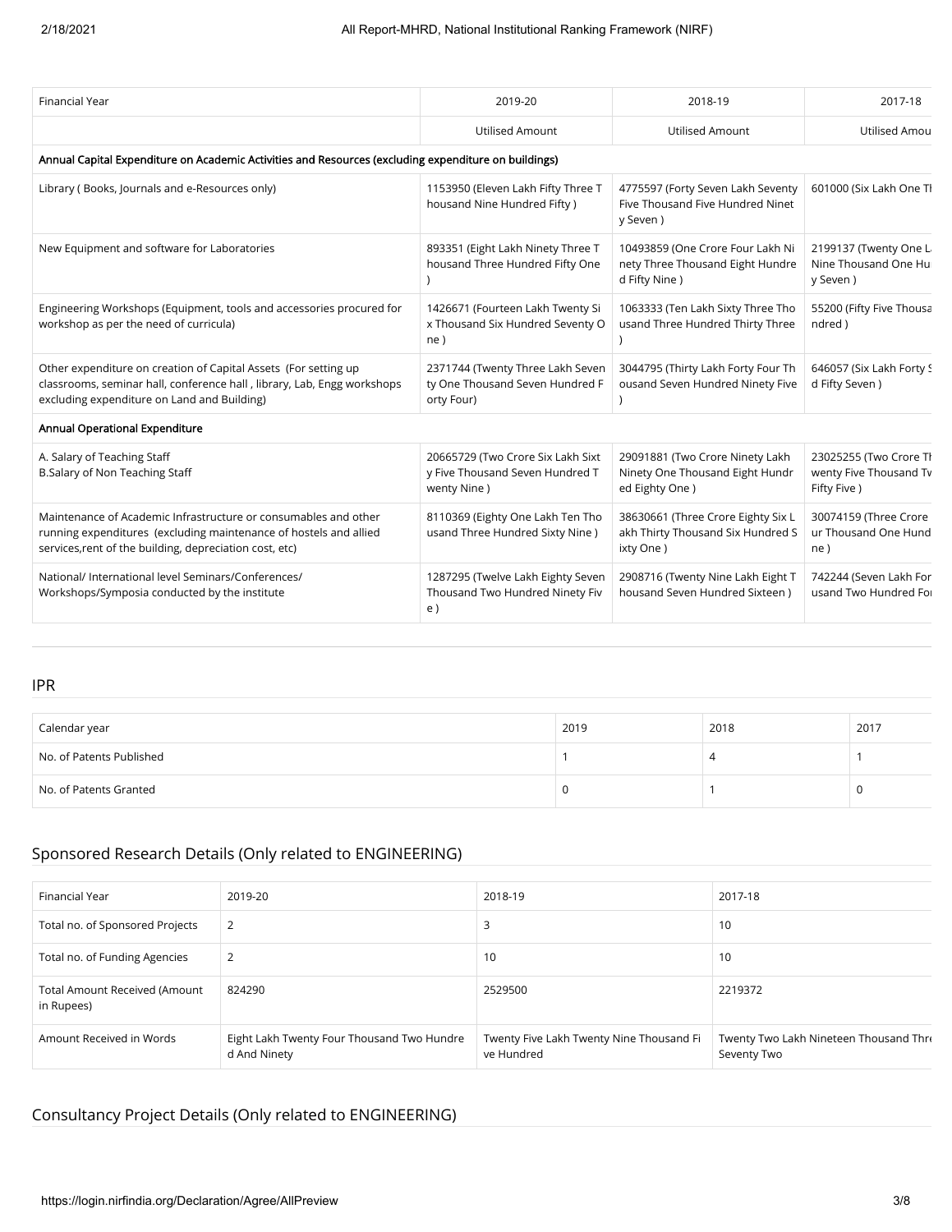| Financial Year                                       | 2019-20                                                        | 2018-19                                                               | 2017-18                                  |
|------------------------------------------------------|----------------------------------------------------------------|-----------------------------------------------------------------------|------------------------------------------|
| Total no. of Consultancy Projects                    |                                                                | 25                                                                    | 9                                        |
| Total no. of Client Organizations                    | 3                                                              | 14                                                                    |                                          |
| Total Amount Received (Amount in   639957<br>Rupees) |                                                                | 2733834                                                               | 405451                                   |
| Amount Received in Words                             | Six Lakh Thirty Nine Thousand Nine Hundred An<br>d Fifty Seven | Twenty Seven Lakh Thirty Three Thousand Eight Hundr<br>ed Thirty Four | Four Lakh Five Thousand Fou<br>Fifty One |

## PCS Facilities: Facilities of physically challenged students

| 1. Do your institution buildings have Lifts/Ramps?                                                                                                          | Yes, more than 80% of tl<br>buildings |
|-------------------------------------------------------------------------------------------------------------------------------------------------------------|---------------------------------------|
| 2. Do your institution have provision for walking aids, including wheel chairs and transportation from one building to another for handicapped<br>students? | Yes                                   |
| 3. Do your institution buildings have specially designed toilets for handicapped students?                                                                  | Yes, more than 80% of tl<br>buildings |

### Faculty Details

| Srno           | Name              | Age | Designation                | Gender | Qualification | Experience<br>(In Months) | Is Associated<br>Last Year | Currently working<br>with institution? | Joining<br>Date     | Leaving<br>Date |
|----------------|-------------------|-----|----------------------------|--------|---------------|---------------------------|----------------------------|----------------------------------------|---------------------|-----------------|
| $\mathbf{1}$   | E SAVEETHA        | 39  | <b>Assistant Professor</b> | Female | M. Phil       | 75                        | Yes                        | Yes                                    | $01 - 01 -$<br>2017 | $\overline{a}$  |
| 2              | S Arthi           | 31  | <b>Assistant Professor</b> | Female | M.E.          | 94                        | Yes                        | Yes                                    | $15 - 11 -$<br>2016 | $\overline{a}$  |
| 3              | V GNANAPRAKASH    | 29  | <b>Assistant Professor</b> | Male   | M.Tech        | 63                        | Yes                        | Yes                                    | 08-06-<br>2015      | ---             |
| 4              | S Manimala        | 48  | Associate Professor        | Female | M. Phil       | 198                       | Yes                        | Yes                                    | $05-07-$<br>2017    | ---             |
| 5              | Dr B Shobana      | 38  | Associate Professor        | Female | Ph.D          | 120                       | Yes                        | Yes                                    | $07-05-$<br>2018    | $\overline{a}$  |
| 6              | K P VIJAYALAKSHMI | 36  | <b>Assistant Professor</b> | Female | M.E.          | 73                        | Yes                        | Yes                                    | $01-07-$<br>2014    | $\overline{a}$  |
| $\overline{7}$ | M Kandhasamy      | 33  | <b>Assistant Professor</b> | Male   | M.E.          | 92                        | Yes                        | Yes                                    | $13 - 06 -$<br>2016 | $\overline{a}$  |
| 8              | K Mohan           | 28  | <b>Assistant Professor</b> | Male   | M.E.          | 67                        | Yes                        | Yes                                    | $11-05-$<br>2015    | $\overline{a}$  |
| 9              | A Ramesh          | 35  | <b>Assistant Professor</b> | Male   | M. Phil       | 56                        | Yes                        | Yes                                    | $18-07-$<br>2016    | $\overline{a}$  |
| 10             | R Boopathi        | 33  | <b>Assistant Professor</b> | Male   | M.E.          | 100                       | Yes                        | Yes                                    | $01 - 06 -$<br>2012 | $\overline{a}$  |
| 11             | Dr K Ganesh       | 36  | <b>Assistant Professor</b> | Male   | Ph.D          | 86                        | Yes                        | Yes                                    | 24-08-<br>2018      | $\overline{a}$  |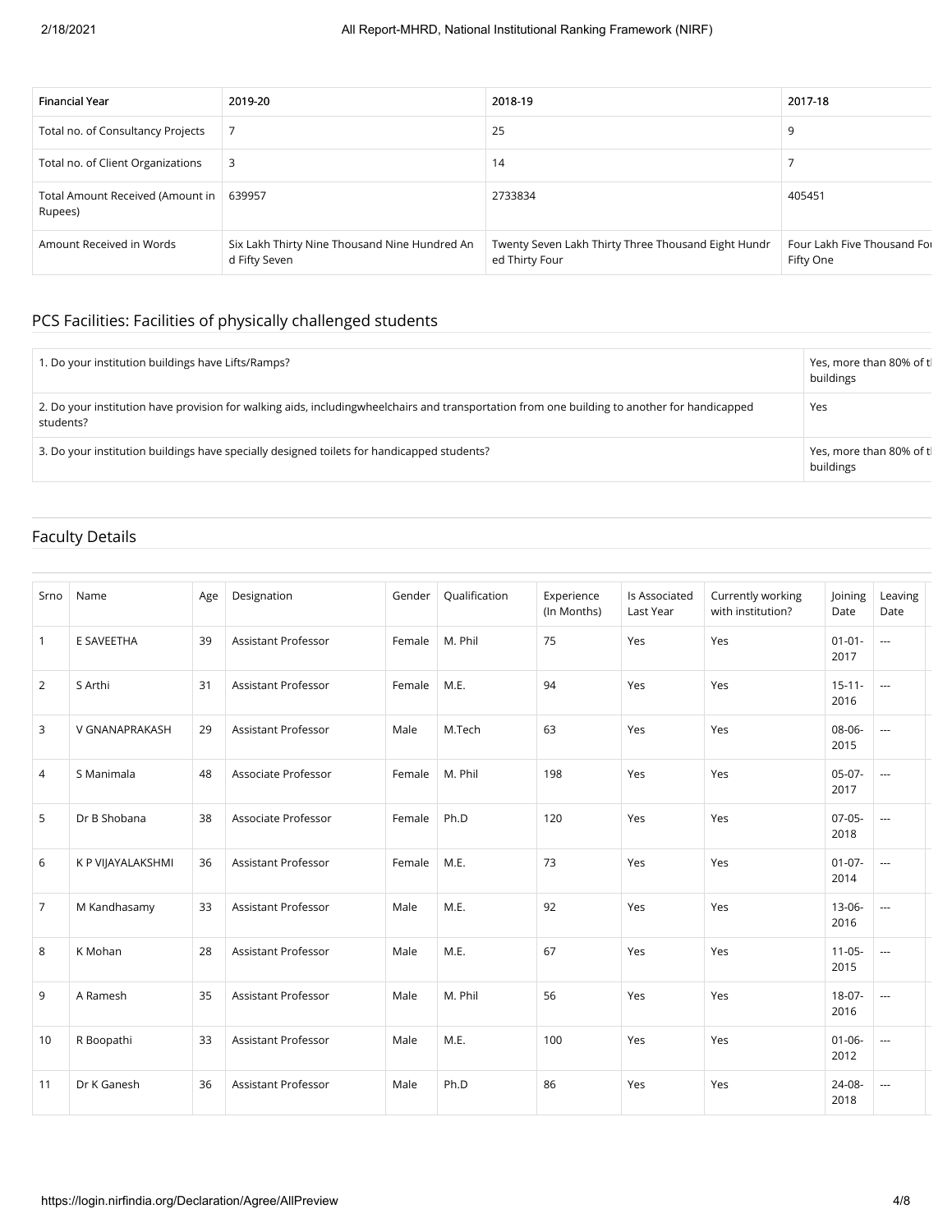| 12 | D Logachandran          | 26 | Assistant Professor | Male   | M.E.    | 39  | Yes | Yes | $12-07-$<br>2018    | ---                      |
|----|-------------------------|----|---------------------|--------|---------|-----|-----|-----|---------------------|--------------------------|
| 13 | Dr K B<br>Nagashanmugam | 56 | Professor           | Male   | Ph.D    | 424 | Yes | Yes | $15-05-$<br>2015    | $\overline{\phantom{a}}$ |
| 14 | Dr P Sivakumar          | 32 | Assistant Professor | Male   | Ph.D    | 64  | Yes | Yes | 06-06-<br>2016      | ---                      |
| 15 | Dr L Prabu              | 37 | Assistant Professor | Male   | M.E.    | 136 | Yes | Yes | 23-06-<br>2014      |                          |
| 16 | P KAMESH KUMAR          | 33 | Assistant Professor | Male   | M.E.    | 77  | Yes | Yes | $27 - 01 -$<br>2014 | $\overline{\phantom{a}}$ |
| 17 | U Muthaiah              | 37 | Associate Professor | Male   | M.E.    | 136 | Yes | Yes | $01 - 11 -$<br>2012 | $\overline{\phantom{a}}$ |
| 18 | K Meenambika            | 37 | Assistant Professor | Female | M. Phil | 125 | Yes | Yes | 05-06-<br>2017      | ---                      |
| 19 | P Ramalingam            | 63 | Associate Professor | Male   | M.Tech  | 442 | Yes | Yes | 26-06-<br>2015      | ---                      |
| 20 | Dr T AASAITHAMBI        | 41 | Associate Professor | Male   | Ph.D    | 157 | Yes | Yes | 09-06-<br>2012      | $\overline{\phantom{a}}$ |
| 21 | E GOPINATH              | 29 | Assistant Professor | Male   | M.E.    | 72  | Yes | Yes | $11-05-$<br>2018    | $\overline{\phantom{a}}$ |
| 22 | Dr S Markkandeyan       | 43 | Professor           | Male   | Ph.D    | 216 | Yes | Yes | $02-05-$<br>2018    | $\overline{\phantom{a}}$ |
| 23 | Dr R Radhakrishnan      | 54 | Professor           | Male   | Ph.D    | 372 | Yes | Yes | $04-07-$<br>2018    | i.                       |
| 24 | Murugananth A           | 36 | Assistant Professor | Male   | M.E.    | 118 | Yes | Yes | $02 - 06 -$<br>2017 | $\overline{\phantom{a}}$ |
| 25 | Dr K KUMAR              | 30 | Assistant Professor | Male   | Ph.D    | 52  | Yes | Yes | $06 - 01 -$<br>2016 | ---                      |
| 26 | A RAMAMOORTHY           | 34 | Assistant Professor | Male   | M.E.    | 73  | Yes | Yes | $01-07-$<br>2014    | $\sim$                   |
| 27 | S SENTHILKUMAR          | 37 | Assistant Professor | Male   | M. Phil | 152 | Yes | Yes | 27-06-<br>2013      |                          |
| 28 | K Nirosha               | 28 | Assistant Professor | Female | M. Phil | 26  | Yes | Yes | 23-03-<br>2018      | $\overline{\phantom{a}}$ |
| 29 | M Dhanalakshmi          | 40 | Assistant Professor | Female | M. Phil | 156 | Yes | Yes | $05-07-$<br>2017    | $\hspace{0.05cm}\ldots$  |
| 30 | Dr M Kannan             | 47 | Professor           | Male   | Ph.D    | 322 | Yes | Yes | 04-07-<br>2019      | $\overline{a}$           |
| 31 | M Mohan                 | 34 | Assistant Professor | Male   | M.E.    | 96  | No  | Yes | 27-05-<br>2019      | ---                      |
| 32 | Dr A Vaniprabha         | 43 | Associate Professor | Female | Ph.D    | 141 | Yes | Yes | 05-08-<br>2019      | $\hspace{0.05cm}\ldots$  |
| 33 | J Mahendran             | 36 | Assistant Professor | Male   | M.E.    | 144 | Yes | Yes | 06-06-<br>2019      | ---                      |
| 34 | V Kavin Raj             | 33 | Assistant Professor | Male   | M.E.    | 108 | Yes | Yes | 14-06-<br>2019      | ---                      |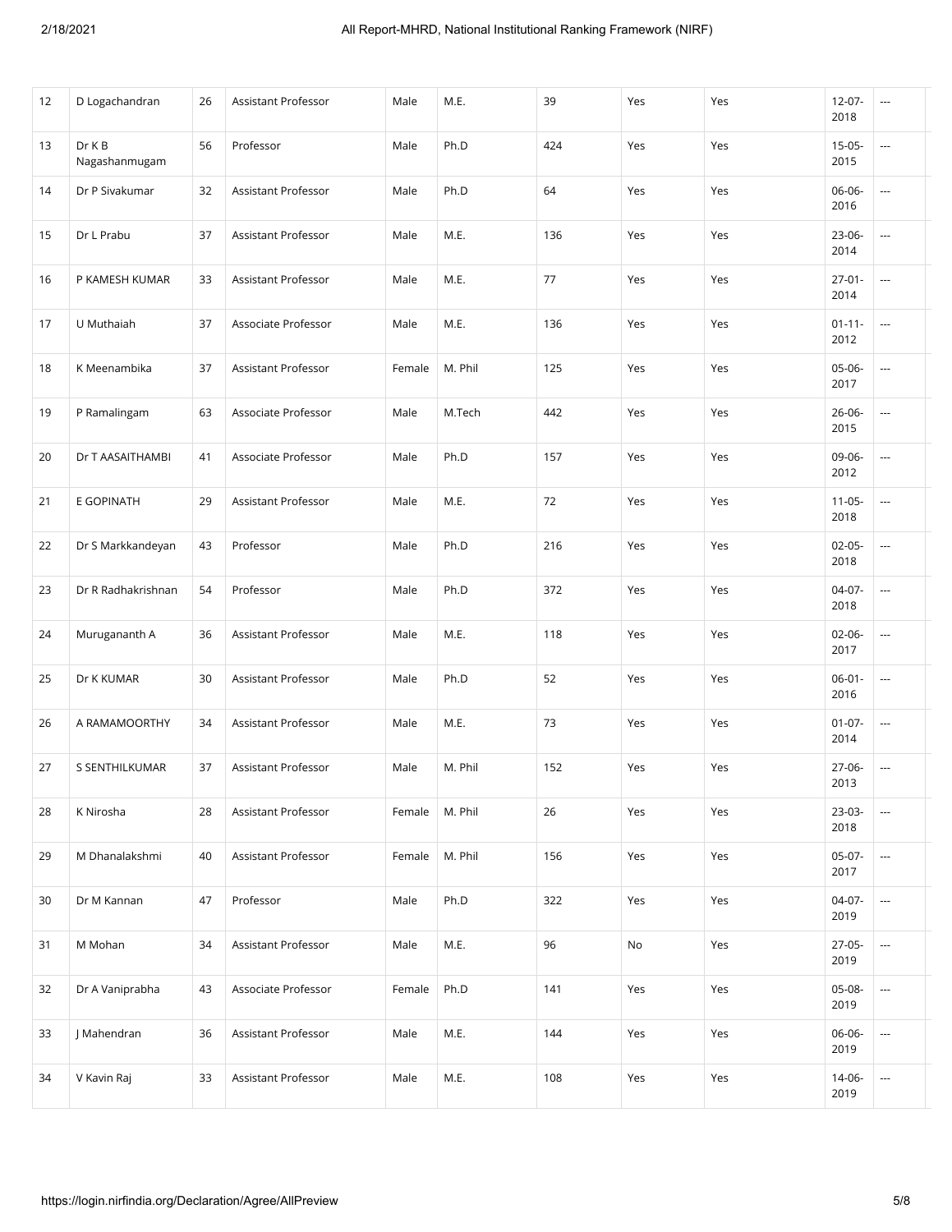| 35 | D Johnson                  | 45 | Assistant Professor        | Male   | M. Phil           | 224 | Yes | Yes | 05-08-<br>2019      | ---                      |
|----|----------------------------|----|----------------------------|--------|-------------------|-----|-----|-----|---------------------|--------------------------|
| 36 | S Chandrasekar             | 60 | Assistant Professor        | Male   | M. Phil           | 438 | Yes | Yes | 05-08-<br>2019      | ---                      |
| 37 | Dr W R Salem<br>Jeyaseelan | 39 | Associate Professor        | Male   | Ph.D              | 166 | No  | Yes | $01 - 08 -$<br>2019 | ---                      |
| 38 | THIAGARAJAN N              | 62 | Assistant Professor        | Male   | M.Sc(Agriculture) | 206 | Yes | Yes | 12-09-<br>2016      | $\overline{a}$           |
| 39 | SELVAM E                   | 60 | Assistant Professor        | Male   | M.Sc(Agriculture) | 302 | Yes | Yes | $21 - 09 -$<br>2016 | $\overline{\phantom{a}}$ |
| 40 | Dr NARASIMAN V             | 40 | Professor                  | Male   | Ph.D              | 215 | No  | Yes | 07-09-<br>2020      | ---                      |
| 41 | Dr M SATTHIYARAJU          | 35 | Associate Professor        | Male   | Ph.D              | 30  | No  | Yes | 19-06-<br>2020      | $\overline{\phantom{a}}$ |
| 42 | ARUL N                     | 31 | <b>Assistant Professor</b> | Male   | M.E.              | 84  | No  | Yes | 07-09-<br>2020      | $\overline{\phantom{a}}$ |
| 43 | CHANDRAVATHANAN<br>A B     | 30 | Assistant Professor        | Male   | M.E.              | 74  | Yes | Yes | 06-05-<br>2019      | $\overline{\phantom{a}}$ |
| 44 | MURUGARAJA S K             | 40 | <b>Assistant Professor</b> | Male   | M.E.              | 144 | Yes | Yes | $03-01-$<br>2020    | $\sim$                   |
| 45 | NIRMALKUMAR S              | 27 | Assistant Professor        | Male   | M.E.              | 42  | Yes | Yes | 17-06-<br>2019      | $\sim$                   |
| 46 | <b>B</b> Suganya           | 34 | Associate Professor        | Female | M.E.              | 166 | Yes | Yes | $18 - 11 -$<br>2016 | $\overline{\phantom{a}}$ |
| 47 | P SATHISHKUMAR             | 31 | Assistant Professor        | Male   | M.E.              | 78  | Yes | No  | $06-11-$<br>2017    | 03-06-<br>2020           |
| 48 | A Priyanga                 | 26 | Assistant Professor        | Female | M. Phil           | 30  | Yes | Yes | $01 - 02 -$<br>2018 | $\sim$                   |
| 49 | M Chitra                   | 28 | Assistant Professor        | Female | M.E.              | 27  | Yes | Yes | $12-07-$<br>2018    | ---                      |
| 50 | K Parivallal               | 65 | Associate Professor        | Male   | M.Tech            | 418 | Yes | Yes | $26 - 11 -$<br>2012 | $\overline{a}$           |
| 51 | T Yamuna Devi              | 28 | Assistant Professor        | Female | M.E.              | 62  | Yes | No  | 05-08-<br>2015      | $31 - 10 -$<br>2019      |
| 52 | Keerthana P                | 26 | Assistant Professor        | Female | M.E.              | 36  | Yes | No  | 06-09-<br>2017      | $17 - 12 -$<br>2019      |
| 53 | R Deepavani                | 28 | Assistant Professor        | Female | M.E.              | 49  | Yes | Yes | 04-04-<br>2016      | $\hspace{0.05cm}\ldots$  |
| 54 | M Balamurugan              | 38 | Assistant Professor        | Male   | M.E.              | 59  | Yes | No  | $23 - 11 -$<br>2015 | $06 - 01 -$<br>2020      |
| 55 | SOUNDARYA B                | 26 | Assistant Professor        | Female | M.E.              | 52  | Yes | Yes | 08-06-<br>2016      | $\hspace{0.05cm}\ldots$  |
| 56 | V Silambarasan             | 29 | Assistant Professor        | Male   | M.Sc(Agriculture) | 24  | Yes | Yes | $02-07-$<br>2018    | $\hspace{0.05cm}\ldots$  |
| 57 | T Viji                     | 36 | Assistant Professor        | Male   | M. Phil           | 48  | Yes | No  | $02 - 06 -$<br>2018 | $03-12-$<br>2019         |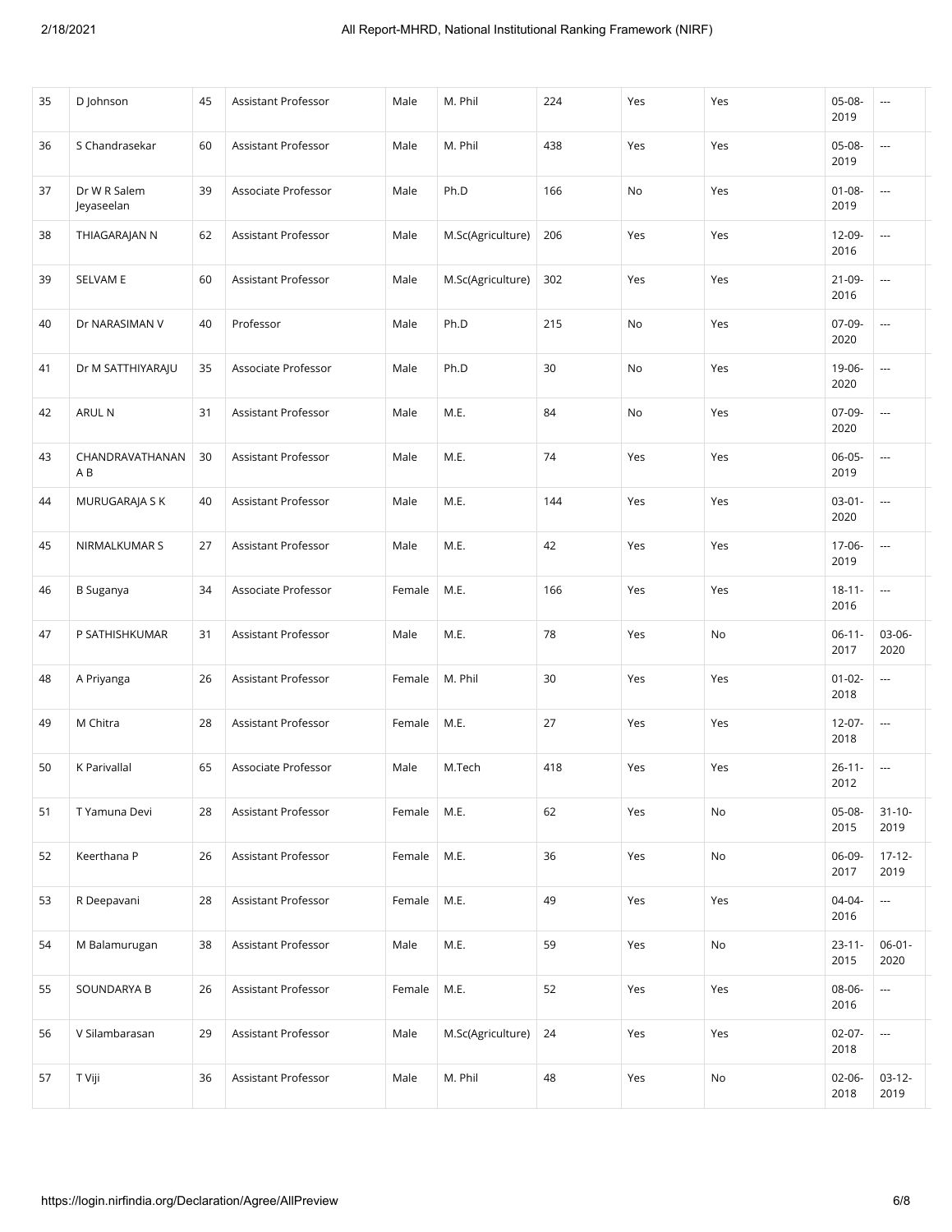| 58 | S Anand              | 28 | Assistant Professor                              | Male   | M.Sc(Agriculture) | 36  | Yes | No  | 23-03-<br>2018      | $06-12-$<br>2019         |
|----|----------------------|----|--------------------------------------------------|--------|-------------------|-----|-----|-----|---------------------|--------------------------|
| 59 | <b>S M SENTHIL</b>   | 27 | Assistant Professor                              | Male   | M.E.              | 53  | Yes | Yes | $02-03-$<br>2016    | ---                      |
| 60 | P Saravanan          | 33 | Assistant Professor                              | Male   | M.E.              | 120 | No  | Yes | 06-07-<br>2019      | $\cdots$                 |
| 61 | Dr M Latha Natarajan | 47 | Professor                                        | Female | Ph.D              | 252 | Yes | Yes | 25-02-<br>2019      |                          |
| 62 | S Chitra             | 27 | <b>Assistant Professor</b>                       | Female | M.E.              | 48  | Yes | Yes | 04-04-<br>2016      | ---                      |
| 63 | Aruthra Devi G       | 25 | Assistant Professor                              | Female | M.Tech            | 13  | Yes | Yes | 05-08-<br>2019      | $\cdots$                 |
| 64 | R M Balajee          | 31 | <b>Assistant Professor</b>                       | Male   | M.E.              | 97  | No  | Yes | 12-09-<br>2019      | $\cdots$                 |
| 65 | P Geethamani         | 34 | <b>Assistant Professor</b>                       | Female | M. Phil           | 84  | Yes | Yes | $02 - 06 -$<br>2018 | ---                      |
| 66 | T S Kumanan          | 26 | <b>Assistant Professor</b>                       | Male   | M.E.              | 48  | No  | Yes | $10-05-$<br>2019    |                          |
| 67 | Dr R Manivannan      | 30 | Associate Professor                              | Male   | Ph.D              | 77  | Yes | Yes | $01 - 05 -$<br>2018 | $\cdots$                 |
| 68 | Dr L Ranganathan     | 45 | Professor                                        | Male   | Ph.D              | 252 | No  | Yes | 30-09-<br>2019      | $\cdots$                 |
| 69 | MANIKANDAN R         | 28 | <b>Assistant Professor</b>                       | Male   | M.E.              | 42  | Yes | Yes | $15-06-$<br>2017    |                          |
| 70 | DINESHKUMAR M        | 28 | Assistant Professor                              | Male   | M.E.              | 40  | Yes | Yes | 15-06-<br>2017      | ---                      |
| 71 | <b>BALAJI S</b>      | 30 | Assistant Professor                              | Male   | M. Phil           | 27  | Yes | Yes | $24 - 12 -$<br>2018 | $\overline{\phantom{a}}$ |
| 72 | PRIYATHARSHNI S      | 32 | <b>Assistant Professor</b>                       | Female | Ph.D              | 50  | Yes | Yes | $02 - 01 -$<br>2018 | $\overline{\phantom{a}}$ |
| 73 | <b>ESAIYARASI G</b>  | 26 | <b>Assistant Professor</b>                       | Female | M.E.              | 19  | Yes | Yes | $16 - 08 -$<br>2019 | $\overline{\phantom{a}}$ |
| 74 | PRABHUR              | 32 | Assistant Professor                              | Male   | M.E.              | 74  | Yes | Yes | $26 - 02 -$<br>2019 | ---                      |
| 75 | DHIVYAA M            | 28 | Assistant Professor                              | Female | M.E.              | 29  | Yes | Yes | $31 - 07 -$<br>2019 | ---                      |
| 76 | MURUGESAN K          | 61 | Associate Professor                              | Male   | M.E.              | 409 | Yes | Yes | $02 - 12 -$<br>2019 | $\overline{\phantom{a}}$ |
| 77 | JEGANANTHAN P S      | 63 | Professor                                        | Male   | M.E.              | 433 | Yes | Yes | $02 - 12 -$<br>2019 | ---                      |
| 78 | KARTHIKEYAN J        | 29 | Assistant Professor                              | Male   | M.E.              | 11  | Yes | Yes | $02 - 03 -$<br>2020 | ---                      |
| 79 | RAMYA S P            | 38 | Assistant Professor                              | Female | M.E.              | 43  | Yes | Yes | $04 - 01 -$<br>2020 | ---                      |
| 80 | Dr R SARAVANAN       | 55 | Dean / Principal / Director /<br>Vice Chancellor | Male   | Ph.D              | 348 | No  | Yes | $05-02-$<br>2021    | ---                      |